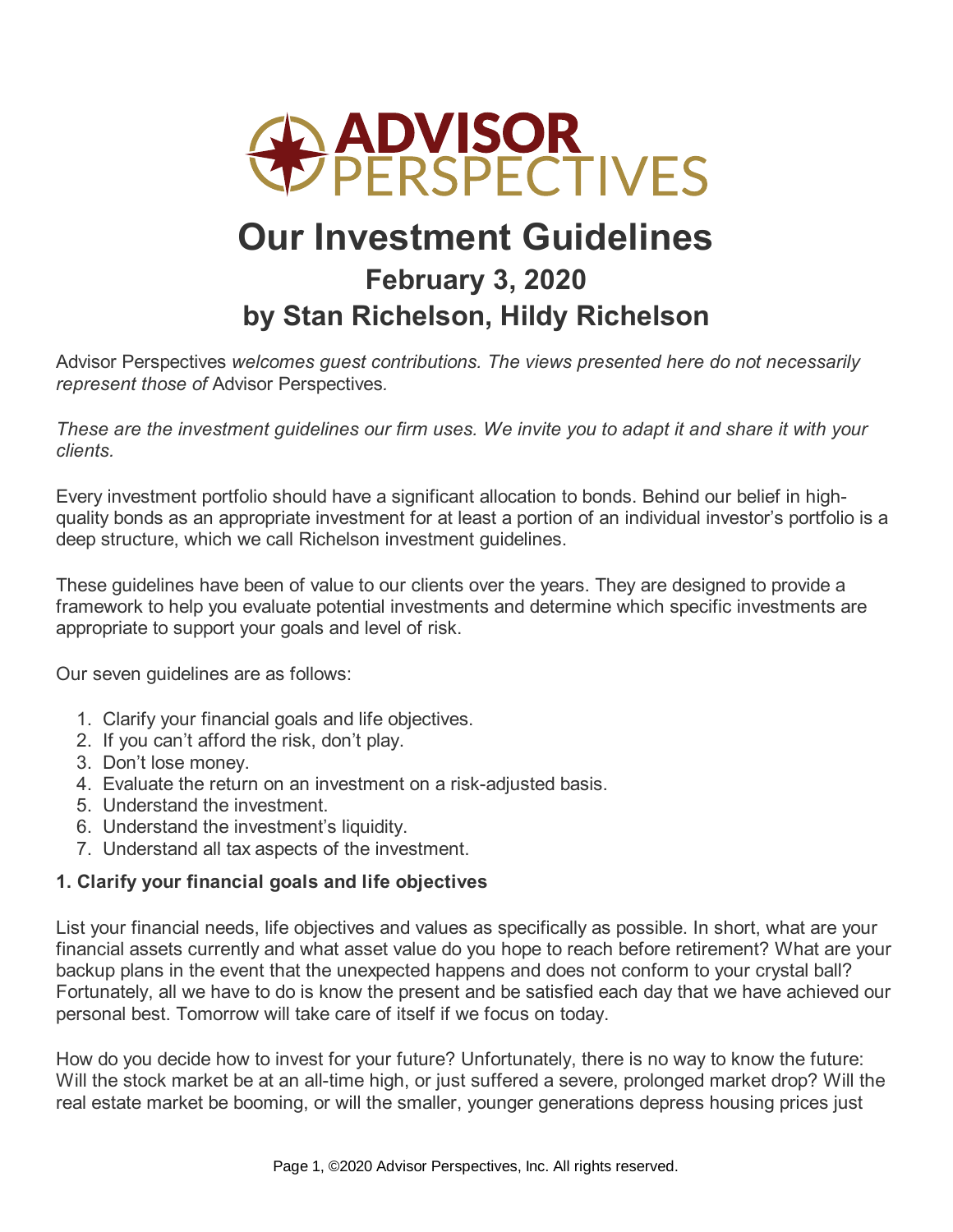when you want to sell?

# **2. If you can't afford the risk, don't play**

Taking into account guideline 1, many investors get this wrong. They believe that they won't get to their financial goal, and take on aggressive (risky) investments. While this might work if the investment gods are with you, a bear market might wreck your retirement plans. Is it better to risk what you have and possibly lose it in the hope of reaching your goal?

The return from an investment is proportionate to its risk. Unfortunately, there is no free lunch. If you are behind in your financial plan and don't have enough investment assets to be able to sustain losses, don't invest in risky assets.

Determine what percent of your investment portfolio you can afford to put at risk and what percent you will keep safe in high-quality bonds. For this reason, if you were 55, married and with children and saving for retirement in five to 10 years, consider a more conservative asset allocation to bonds than if you were 25 and single.

We repeat, if you can't afford to take the risk, don't play. If your stomach feels queasy and a headache is in the mix, your body is telling you that change is in order.

### **3. Don't lose money**

Easy to say, but not so easy to do in these uncertain times. How many among your family and friends have told you wonderful stories about their triumphs in the financial markets? Have you locked in your gains? You rarely hear about their losses.

Investors have a tendency to misremember the effect on their portfolios of market crashes. They tend to minimize what happened to them, believing somehow, they were able to sidestep a financial disaster that afflicted the similarly invested. This is called a "positive illusion" which may help you get through your day, but not help you make better investment decisions.

Compared to investors who win some and lose some, you will come out way ahead if you never lose money. The risk of a default on the highest quality bonds is historically very low.

### **4. Evaluate the return on an investment on a risk-adjusted basis**

Guideline 4 is an extension and refinement of guideline 3.

With interest rates at low levels, many investors are investing in risk assets (e.g. stocks or junk bonds). Unfortunately, with the stock market at a record high, the hoped-for high return should be viewed on a risk-adjusted basis. You may want or need a higher return to reach your stated goals. However, if you risk-adjust the future returns, the future may not look so rosy and the costs too high.

As Jason Zweig reported, in 2000-2002 and 2007-2009, stock investors saw their holdings slashed in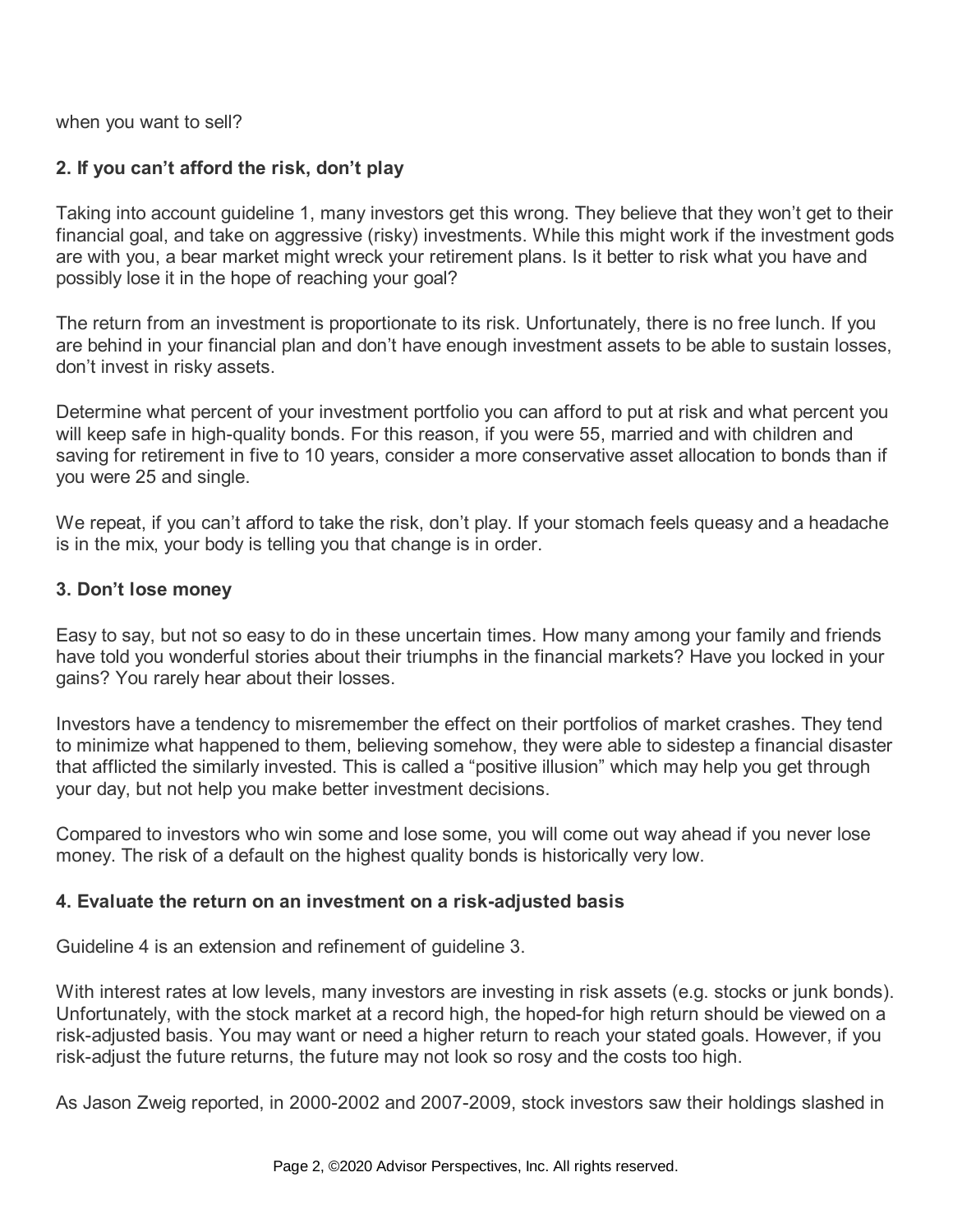half twice. From 2000 to 2009, the S&P has a total negative return of 0.95%. "To end the decade barely below where they had started, investors had to endure a brutal battering along the way.["](https://www.advisorperspectives.com/#_edn1) Pause and reflect on how you might feel if you have to live through a similar scenario over the next ten years.

### **5. Understand the investment**

This guideline refers specifically to those investments that have potentially high returns, are simply explained to you by your broker or advisor, but take at least 50 pages to describe in writing. When you experience my eyes glaze over (MEGO), consider it a warning flag.

Before you make a significant investment, consider whether you understand its structure, risks, tax consequences, fees, and how and when can you get your money back (i.e., liquidity). We know this is asking a lot at a time when the industry is trying to make investing as simple as possible. However, reflect on the consequences of choosing what appears to be the easiest path.

# **6. Understand the investment's liquidity**

Whether an investment is liquid depends upon the ease of selling it *at a fair price*. The concept of liquidity arises in times of uncertainty. The time that you most may want to sell your investment is when fear grips the market. Ask the question before you make the investment: Will it be liquid when I need to sell? During the crash of 2007-09, hedge funds put up gates preventing a sale at any price. Even some money market funds have gates and fees in stressful times. ETFs will not redeem your shares.

### **7. Understand all tax aspects of the investment**

All returns should be viewed through a tax lens and evaluated on an after-tax return. It is only what you keep after your visit with Uncle Sam that counts. That is why savvy investors purchase high-quality, tax-exempt municipal bonds. They produce a consistent stream of after-tax income for consumption or reinvestment.

### **Conclusion**

An investment should generate the largest after-tax economic return with the least risk of losing capital, the smallest investment costs and the least aggravation. We recommend individual, high quality taxexempt municipal bonds for the share of your portfolio that you want to keep safe. Individual bonds come due and do not need to be sold. They provide income free of Federal income tax and possibly state and local tax as well. The default rate on high-quality municipal bonds is historically very low.

When you consider your life, what is the price tag for feelings of serenity, ease and well-being?

*Stan and Hildy Richelson are the principals of Scarsdale Investment Group, Ltd., a fee-based [advisory firm based in Blue Bell, PA. They are co-authors of the book](https://www.amazon.com/Bonds-Unbeaten-Secure-Investment-Bloomberg-ebook/dp/B005J58MSS/ref=as_sl_pc_tf_til?tag=advisoperspe-20&linkCode=w00&linkId=11b810c08fef7f83d1cc589f70798225&creativeASIN=B005J58MSS)* BONDS**:** The Unbeaten Path to Secure Investment Growth*, Bloomberg Press, 2011, second edition.*

<sup>[i](https://www.advisorperspectives.com/#_ednref1)</sup> Jason Zweig. The Lesson Investors Will Probably Forget. The Wall Street Journal. p. R11.